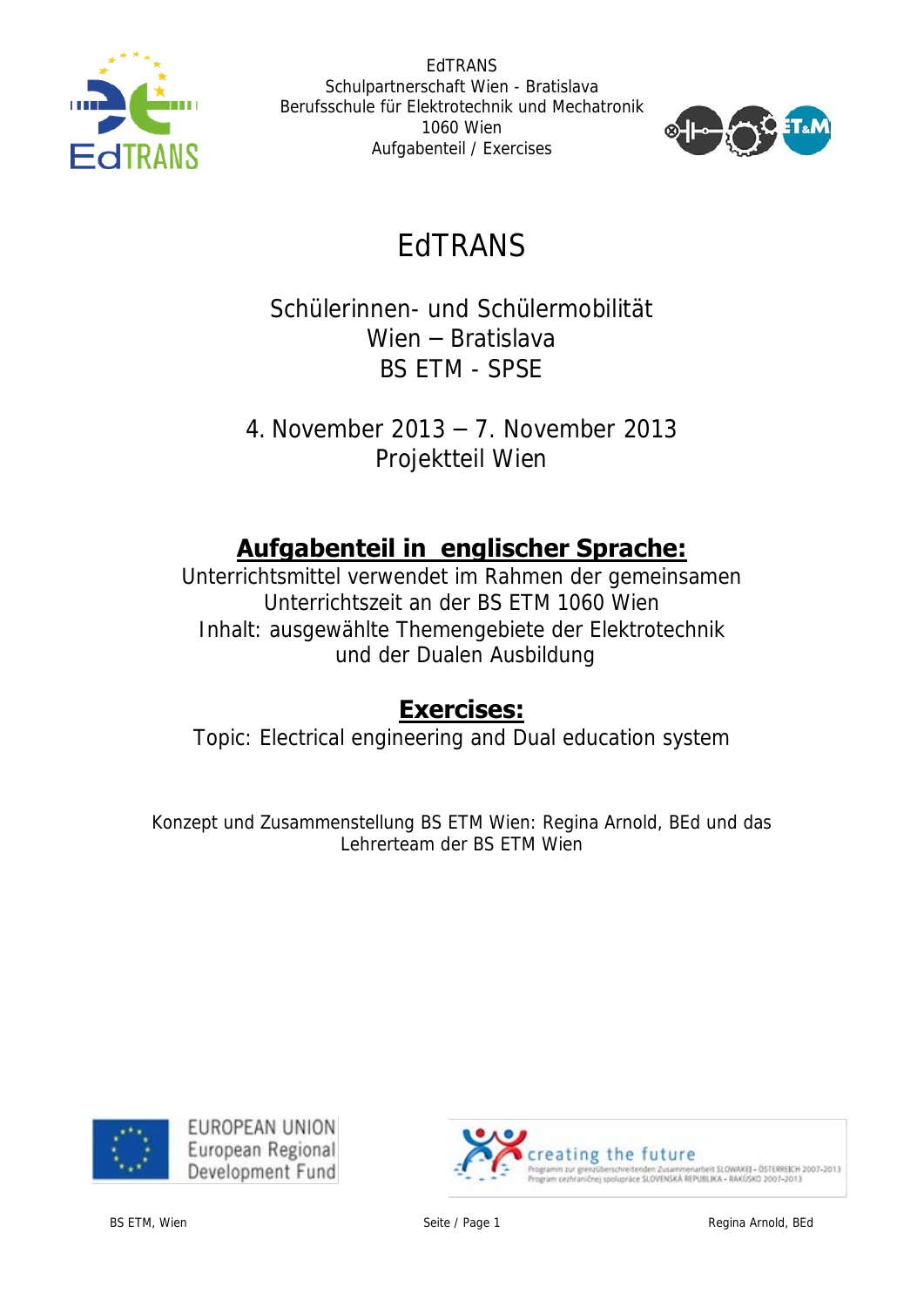



## **I)** UNIT ONE: **DUAL EDUCATION – OUR SCHOOL**

| Deutsch:   | Duale Ausbildung<br>Berufsschule - Lehre - Lehrling                           |
|------------|-------------------------------------------------------------------------------|
| English:   | Dual education<br>(part-time) vocational school - apprenticeship - apprentice |
| Slovenský: | Učňovská škola - učenie - učeň                                                |

### **Dual education system in Austria**



An apprentice  $=$  a trainee:

A person who is under an agreement to work for a number of years for someone who is skilled in a trade, in order to learn that trade.

#### The apprenticeship:

The condition or period of having a job as an apprentice: to serve an apprenticeship

www.apprentice.org.uk

|                | Training period in electrical engineering:                       | $3,5$ to 4 years                                                                      |
|----------------|------------------------------------------------------------------|---------------------------------------------------------------------------------------|
| $\overline{2}$ | Practical skills:                                                | Training in an<br>apprenticing company.                                               |
|                | 1 <sup>st</sup> and 2 <sup>nd</sup> year of the training period: | Starts with learning basic<br>mechanical skills, like<br>filing, milling and turning. |
|                |                                                                  | This will be followed by<br>broad-based electrical<br>training.                       |
|                | $3rd$ and $4th$ year of the training period:                     | Working under<br>supervision of a skilled<br>worker (instructor).                     |

## **The dual education system in Austria works like this:**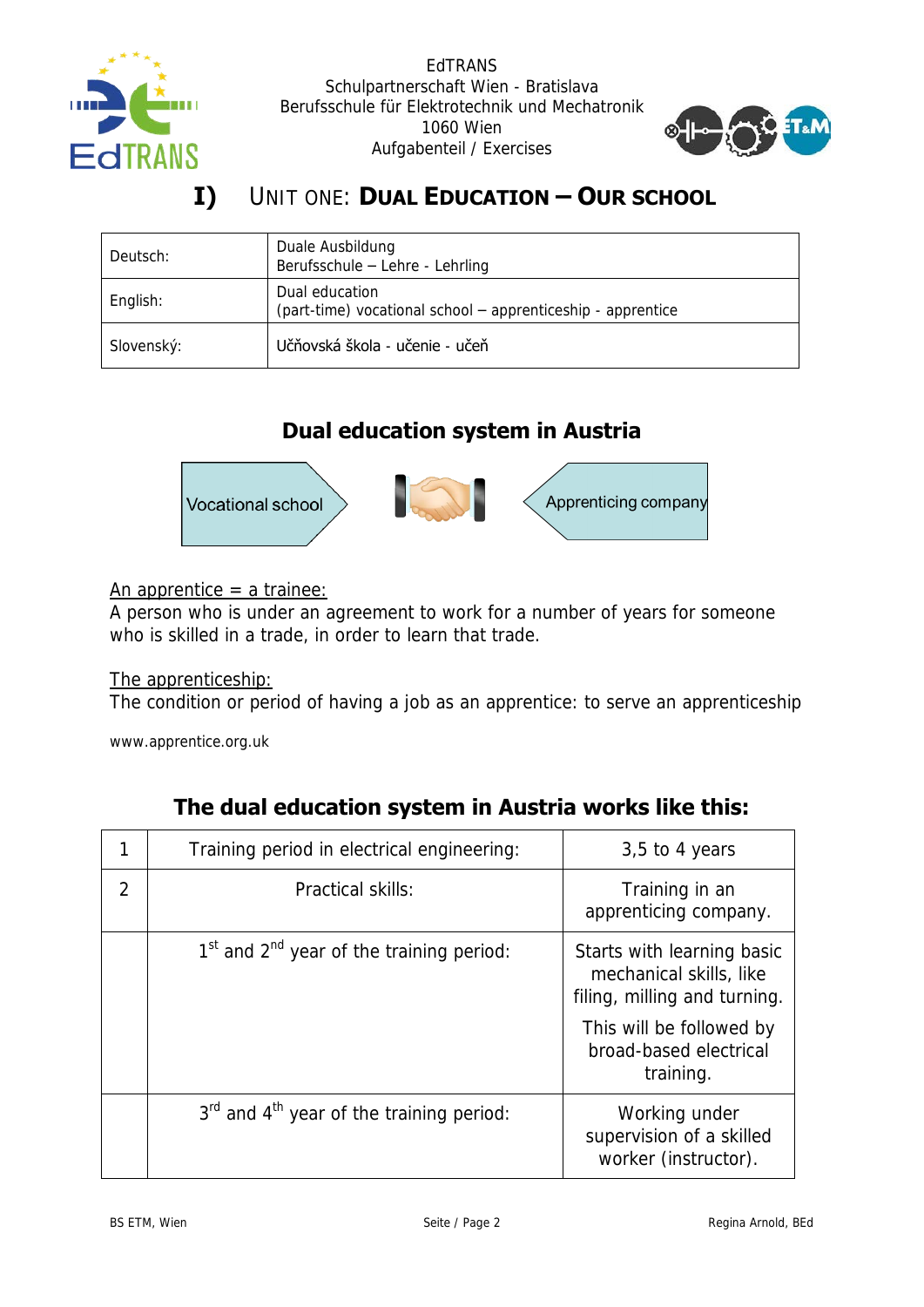



| 3 | Theoretical knowledge of the profession:     | Training in the vocational<br>school. |
|---|----------------------------------------------|---------------------------------------|
|   | General knowledge and basic business skills: | Learning in the vocational<br>school. |
|   | Training objective:                          | Apprenticeship diplomas               |

### **Our school**



The first vocational school centre in Vienna's 6<sup>th</sup> district:

This school centre hosts part-time vocational schools for different professions:

#### **electrical engineering and mechatronics**

- event operator
- information technology
- metal and glass processing
- plumber and heating engineering (HVAC installation)

The vocational school for electricians, electrical technicians and mechatronics is situated on the first and on the third floor.



The school management is on the first floor. The different classrooms and the labs for learning and testing are on both floors. There are

also rooms for computer applications for example for technical drawing and language training and practising basic business skills.

We teach apprentices in six different but similar professions for example different types of electricians for construction and maintenance and mechatronics.



The students get a wide range of skills needed in their professions.



According to the syllabus all students get training in general knowledge, such as political education and languages (German and English). They also learn basic business skills, like accounting and calculating, working on a PC and basic economics.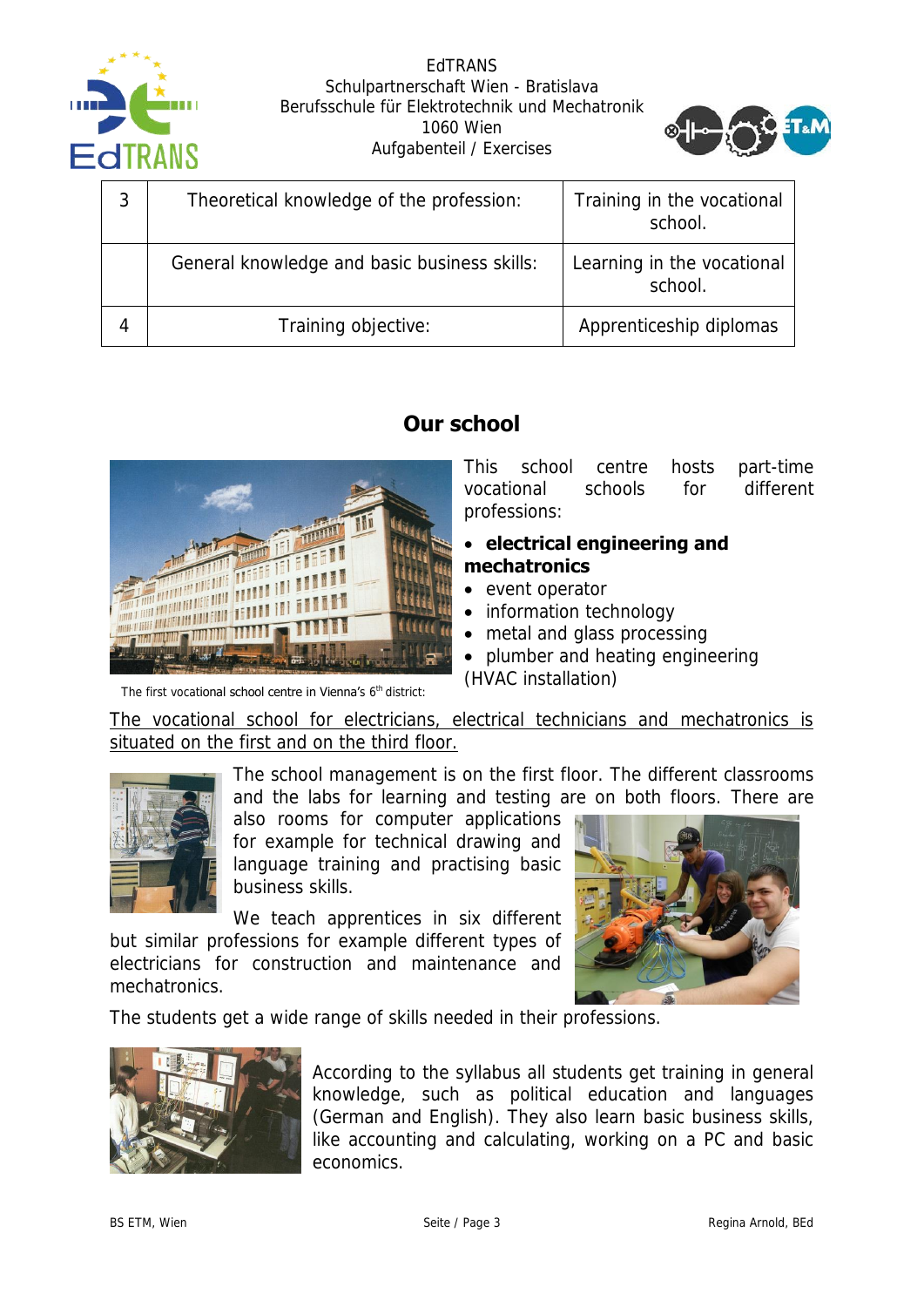



The apprenticeship usually lasts three and a half years and ends with a final examination, with includes practical and theoretical knowledge of the profession. But there are also four years courses possible which include special technical modules. Further is also the possibility of continuing studies to become for example an engineering technician.

#### **Part-time vocational school – apprenticeship - apprentice**

Our school is a part-time vocational school. That means, that the student has signed articles of apprenticeship. This contract between an employer  $=$  apprenticing company and the apprentice / student is fundamental for the apprenticeship. The trainee works for a company or a workshop and the attendance at school is compulsory.

Our courses are running as a block-release system for the trainee. Block-release system means to come to school twice a year for five to six weeks each time.

Our students work for industry enterprises like Wiener Linien, Wienstrom, JAW, Siemens Austria, the National Railway, Opel Austria, Otis and so on. Some of our trainees work for electricians.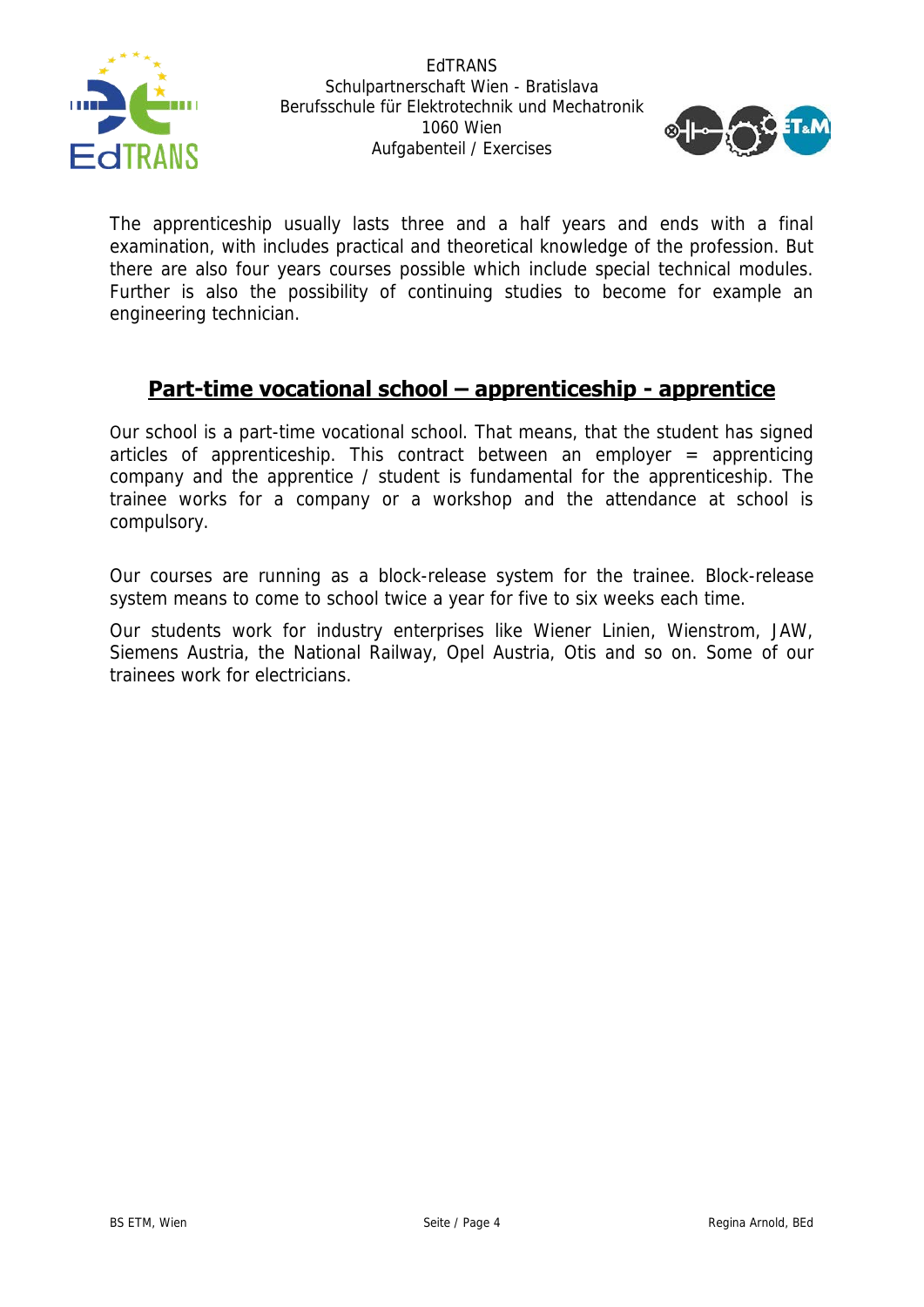



#### $II)$ UNIT TWO: CRAFTSMAN AND CRAFTSWOMAN

| Deutsch:   | HandwerkerIn - berufliche Fähigkeiten |
|------------|---------------------------------------|
| English:   | craftsman / craftswoman - skills      |
| Slovenský: | Remeselník – odborné schopnosti       |

## Put in the right verb in the following gap text:

| Craftswomen and craftsmen                                           | a wide range of                                |
|---------------------------------------------------------------------|------------------------------------------------|
| skills and knowledge to their work. They can                        |                                                |
| engineering drawings and ____                                       | instructions.                                  |
| Craftsmen and craftswomen in electrical engineering and electronics |                                                |
|                                                                     | mostly in production, service and maintenance. |

| components. They ____________________________ workshops, businesses and |                                                 |                       |  |  |
|-------------------------------------------------------------------------|-------------------------------------------------|-----------------------|--|--|
|                                                                         |                                                 | testing and measuring |  |  |
| instruments to ___________________                                      |                                                 | faults, and they can  |  |  |
|                                                                         | all kinds of tools and machinery, from electric |                       |  |  |
| drills and hammers to automatic assembly lines.                         |                                                 |                       |  |  |

# apply, diagnose, exchange, install

# interpret, read, repair, work, wire, use

(adaptiert): Talking Networks / Unit 2B Mit freundlicher Genehmigung: Verlag Hölder-Pichler-Tempsky, Wien www.hpt.at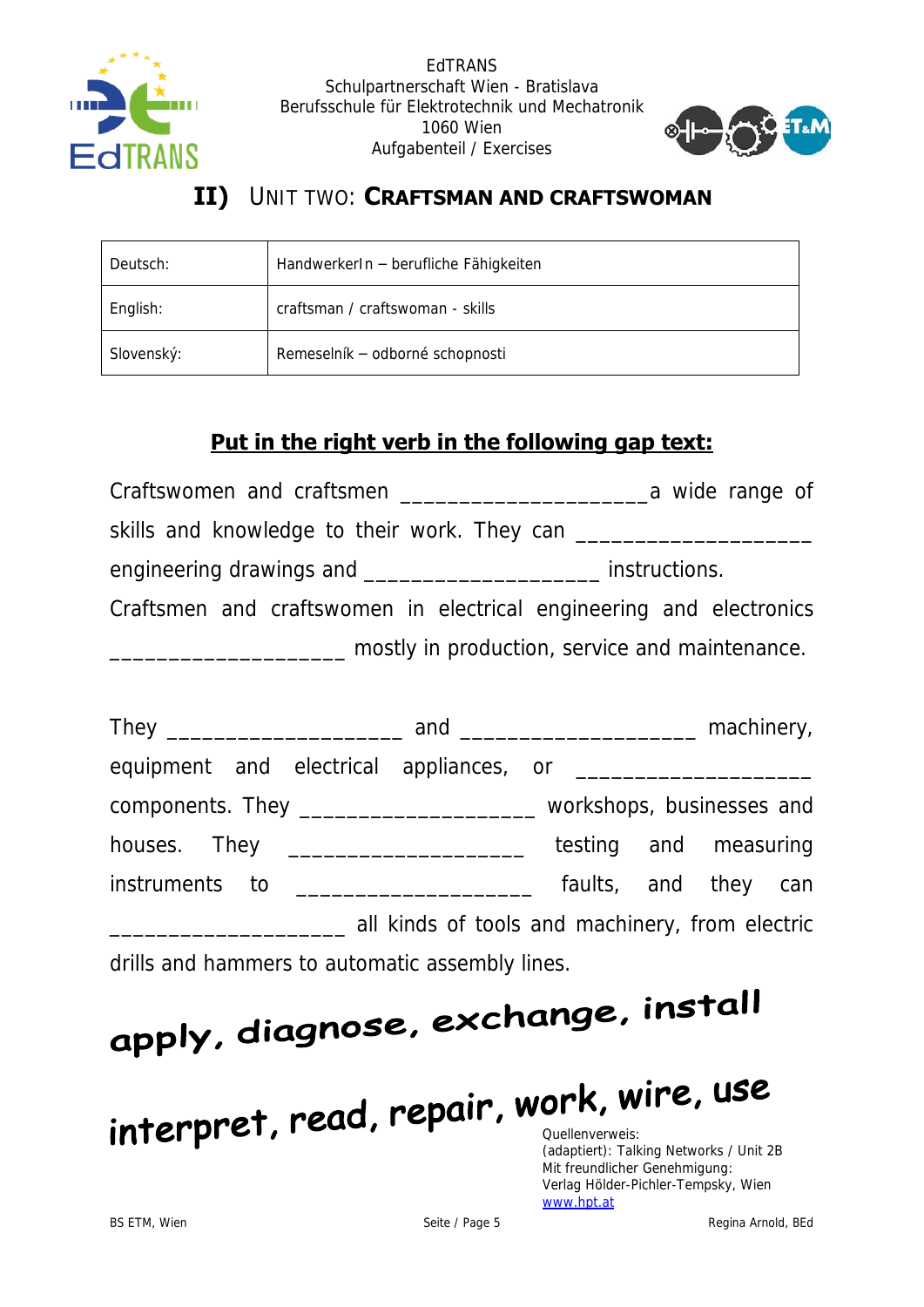



## **III)** UNIT THREE: **CHECK YOUR RCD**

| Deutsch:   | Fehlerstromschutzschalter           |
|------------|-------------------------------------|
| English:   | RCD – Residual current device       |
| Slovenský: | Ochranný spínač pri poruche vedenia |

#### Quellenverweis:

Der folgende Lesetext und die Arbeitsaufgaben dieser Lerneinheit wurden dem Lehrbuch "Talking Networks" Unit 18 B mit freundlicher Genehmigung des Verlages Hölder-Pichler-Tempsky, Wien entnommen. [www.hpt.at](http://www.hpt.at/) (Unit adapted)

#### **Check your RCD:**





#### **Circuit breakers and RCDs**

If your socket outlets or lights stop working and circuit breakers are fitted in your house, look for the circuit breaker that has operated (opened). Correct the cause of failure, which can be a short circuit or overload, and re-close the circuit breaker.

#### **Warning**

If a fuse continues to blow or the breaker keeps operating, don't fit a larger fuse. Try to find the cause or, if you have any difficulties, call an electrician.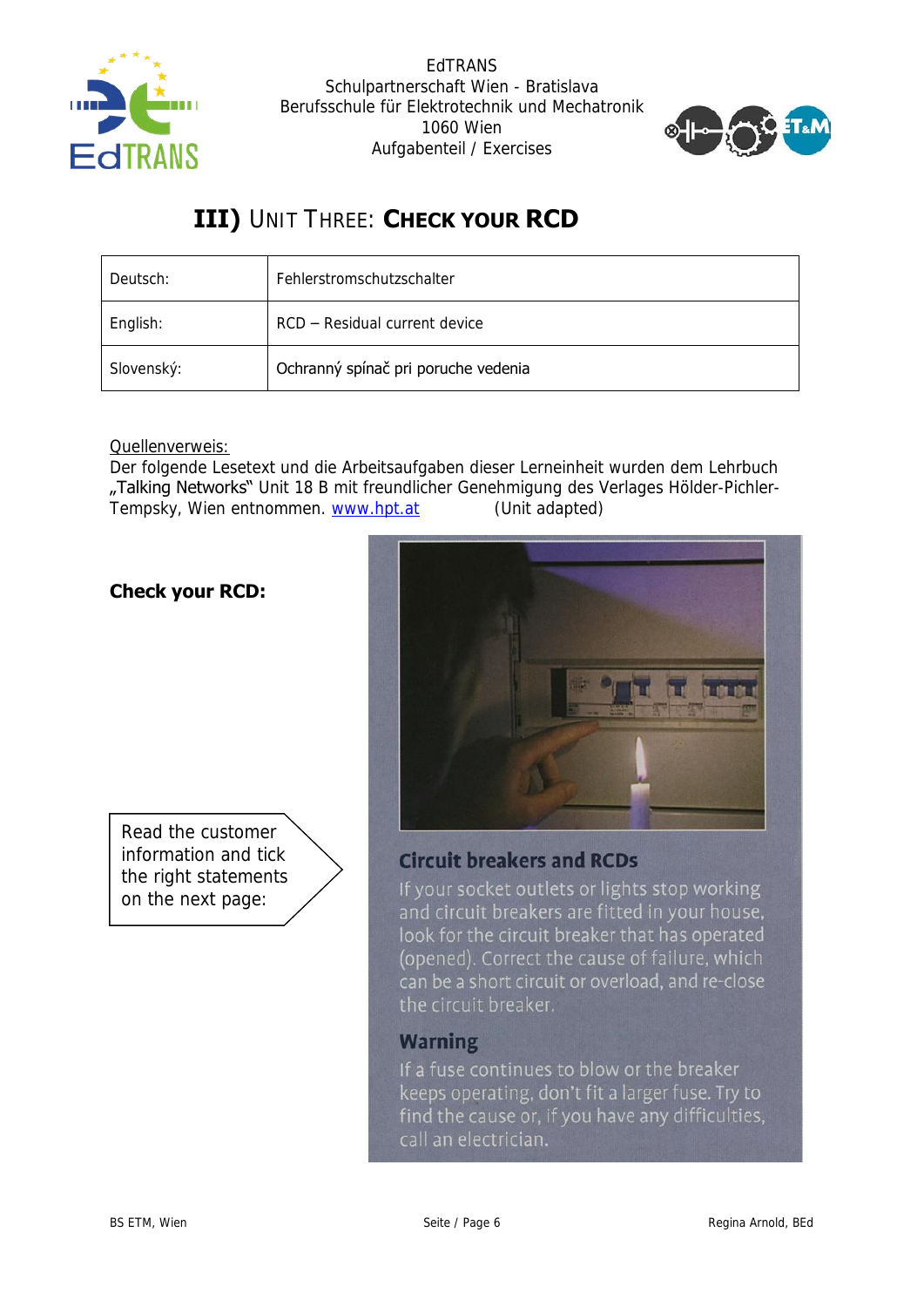



#### **Earth leakage circuit breakers**

Many houses are now fitted with earth leakage circuit breakers, sometimes called residual current devices (RCDs) or residual current circuit breakers (RCCBs). These are sensitive devices intended to operate quickly if there is an earth fault.

A faulty appliance may cause the breaker to open. If this happens, correct the fault - unplug the faulty appliance - and try to close the breaker. If it opens again, remove all the circuit fuses or breakers and replace or reset them one at a time until you find the faulty circuit.

Leave this fuse or breaker out and telephone your electrical contractor or Electricity Board for assistance.

#### **Testing**

Earth leakage circuit breakers are fitted with a test button. This should be pressed every month to check that the breaker switches off. If it does not switch off, call an electrician.

#### If your light stop working

| call an electrician                          |
|----------------------------------------------|
| don't fit another fuse                       |
| look for the circuit breaker that has opened |

#### The cause of failure can be

| a short circuit         |
|-------------------------|
| an electrician's strike |
| an overload             |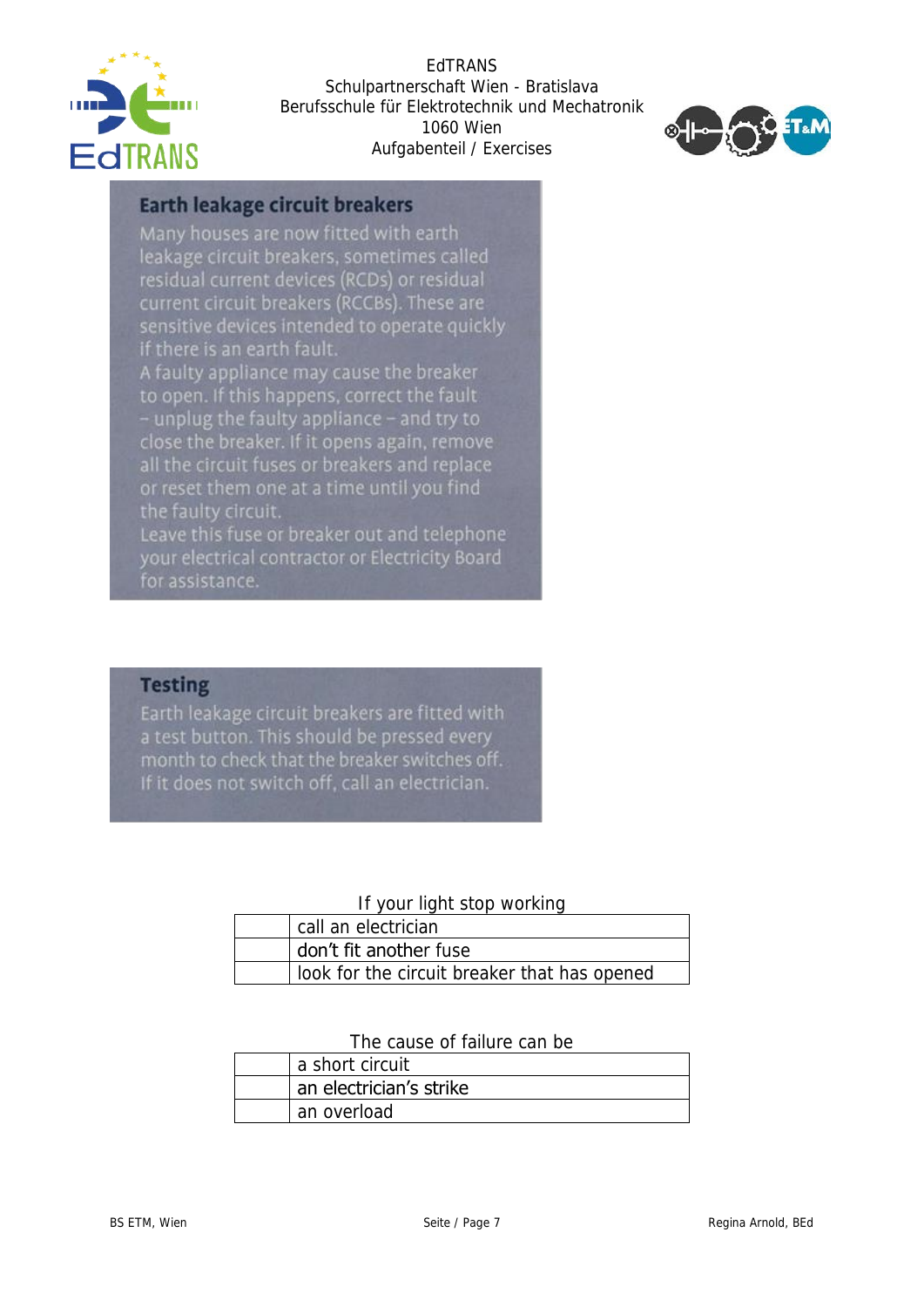



If the breaker keeps opening

| try to find the cause        |
|------------------------------|
| don't fit a larger fuse      |
| call an electrician for help |

RCDs are

| residual current devices                                  |
|-----------------------------------------------------------|
| sensitive devices                                         |
| intended to operate quickly if there is an earth<br>fault |

The test button should be pressed

| every month |
|-------------|
| once a year |
| never       |

## **IV)** UNIT FOUR: **SQUIRREL CAGE**

| Deutsch:   | Käfigläufer / Asynchronmotor       |
|------------|------------------------------------|
| English:   | squirrel cage / Asynchronous motor |
| Slovenský: | klietkový rotor                    |

Quellenverweis:

Der folgende Lesetext und die Arbeitsaufgaben dieser Lerneinheit wurden dem Lehrbuch "Talking Networks" Unit 32 B mit freundlicher Genehmigung des Verlages Hölder-PichlerTempsky, Wien entnommen. [www.hpt.at](http://www.hpt.at/) (Unit adapted)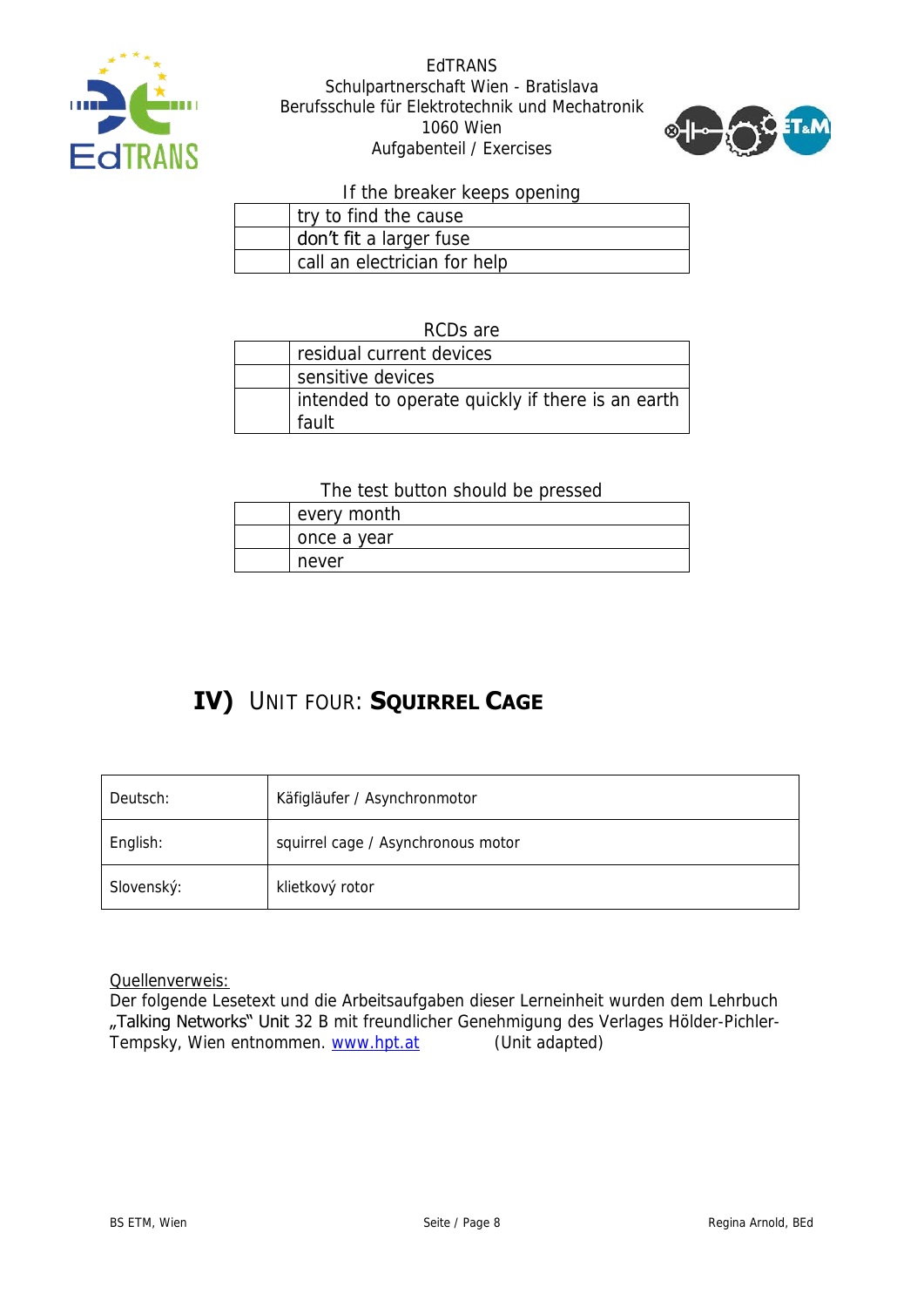



A squirrel-cage rotor is the rotating part in three-phase AC induction motors, or asynchronous motors, the world's best and most commonly used electric motors. About half the world's electric energy is used for motor operation, from your hand tools to the mighty motors driving locomotives or entire production lines.



Connected to a three-phase voltage the field windings in the stator of a three-phase induction motor set up a rotating magnetic field around the rotor. The rotating field cuts the conductors in the rotor and induces an electromagnetic force (emf). The emf causes currents to flow in the cage. The resulting magnetic flux reacts with the stator field and produces force to turn the rotor (torque).

In effect the rotor is carried around with the magnetic field in the stator but at a slightly slower rate of rotation. The speed is asynchronous, hence asynchronous motor. The difference in speed is called "slip" and causes the emf to be induced in the rotor.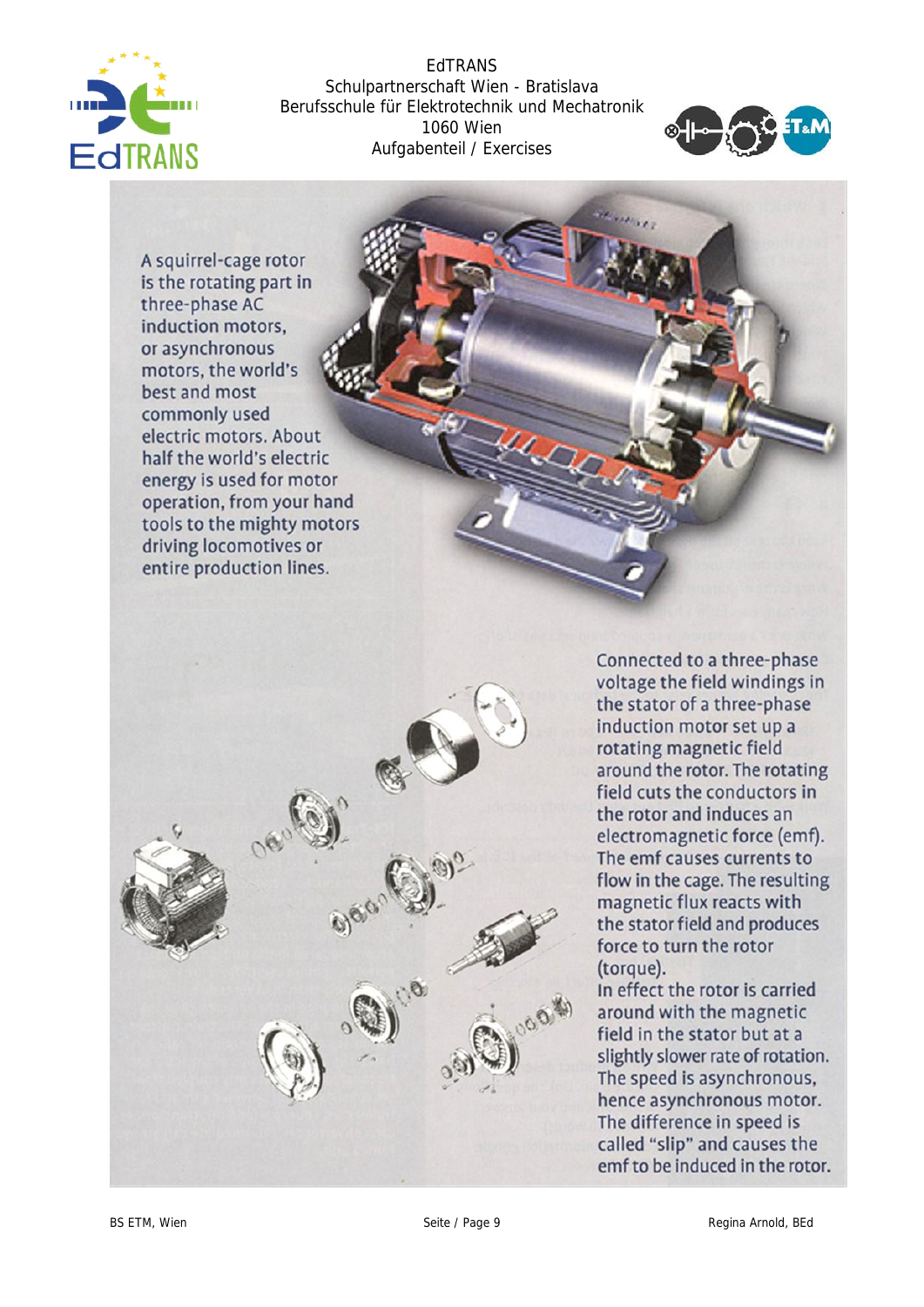



# **Motor parts**

#### bearings

hold the ends of the shaft. easing rotation

#### case

protective covering with a shield (cover) at each end

#### fan

creates a current of air for cooling

#### rotor

rotating part of an electric motor: a stack of iron laminations held together by the squirrel cage, and mounted on a shaft

#### shaft

rotating centre of a motor carrying the rotor

#### squirrel cage

conductive bars of aluminium or copper set into the rotor grooves and connected at both ends, forming a cage-like shape

#### stator

stationary part of a machine holding the windings

#### terminal box

where the wiring is connected

#### windings

coils in the stator that create a magnetic field

VOCABULARY: **WORK IN PAIRS:** 

| German                      | <b>Slovak</b> |
|-----------------------------|---------------|
| ۷                           |               |
| $\overline{\blacktriangle}$ |               |
|                             |               |
|                             |               |
|                             |               |
|                             |               |
|                             |               |
|                             |               |
|                             |               |
|                             |               |
|                             |               |